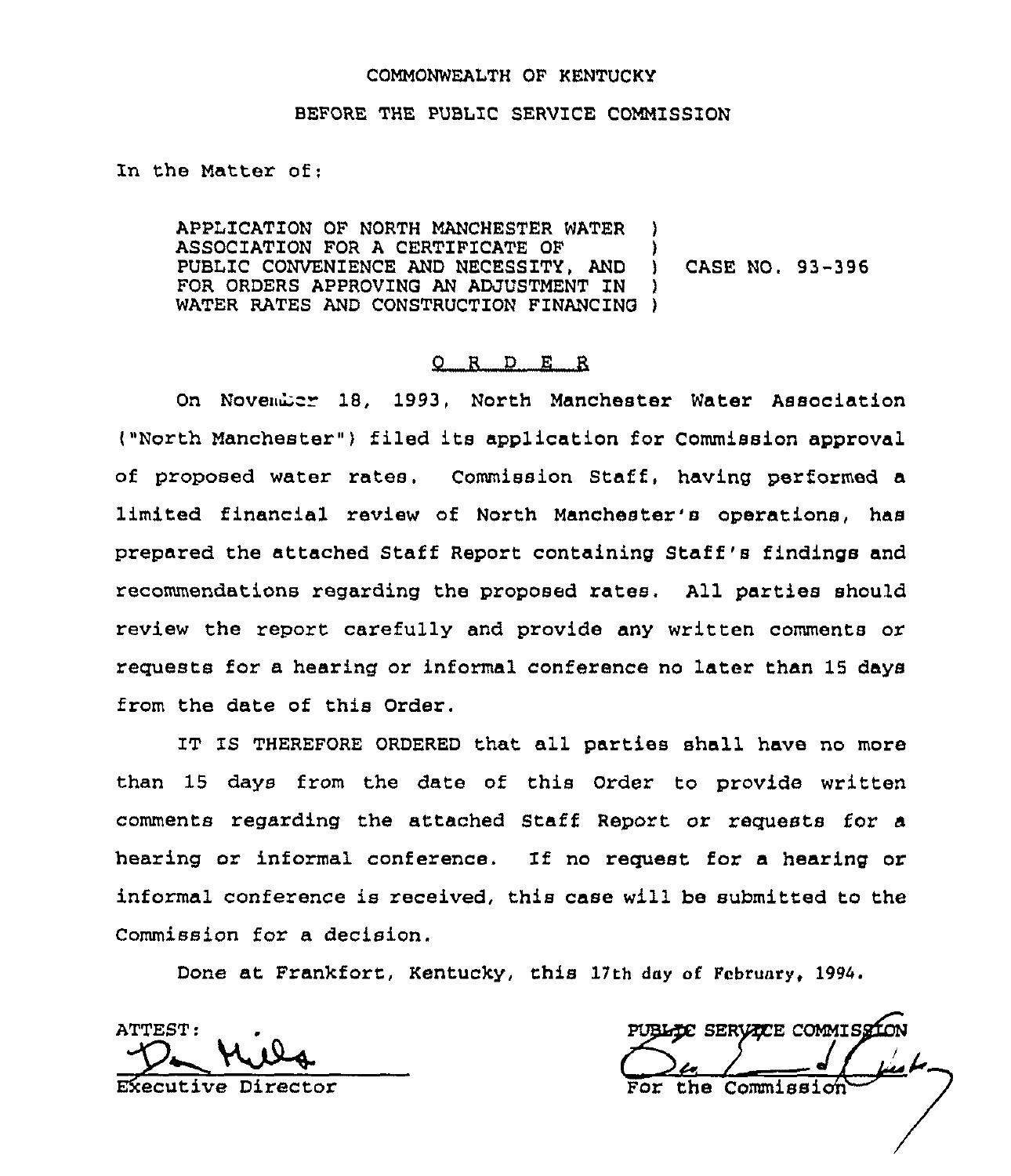#### CONNONWEALTH OF KENTUCKY

## BEFORE THE PUBLIC SERVICE COMMISSION

#### In the Matter of:

THE APPLICATION OF NORTH MANCHESTER WATER ) ASSOCIATION FOR A CERTIFICATE OF PUBLIC CONVENIENCE AND NECESSITY, AND FOR ORDERS ) CASE NO. 93-396 APPROVING AN ADJUSTMENT IN WATER RATES ı AND CONSTRUCTION FINANCING ١

## STAFF REPORT

Prepared By: Karen Harrod, CPA Public Utility Financial Analyst, Chief Water and Sewar Revenue Requirements Branch Division of Financial Analysis

Prepared By: Brent Kirtley Public Utility Rate Analyst Communications, Water and Sewer Rate Design Branch Division of Rates and Research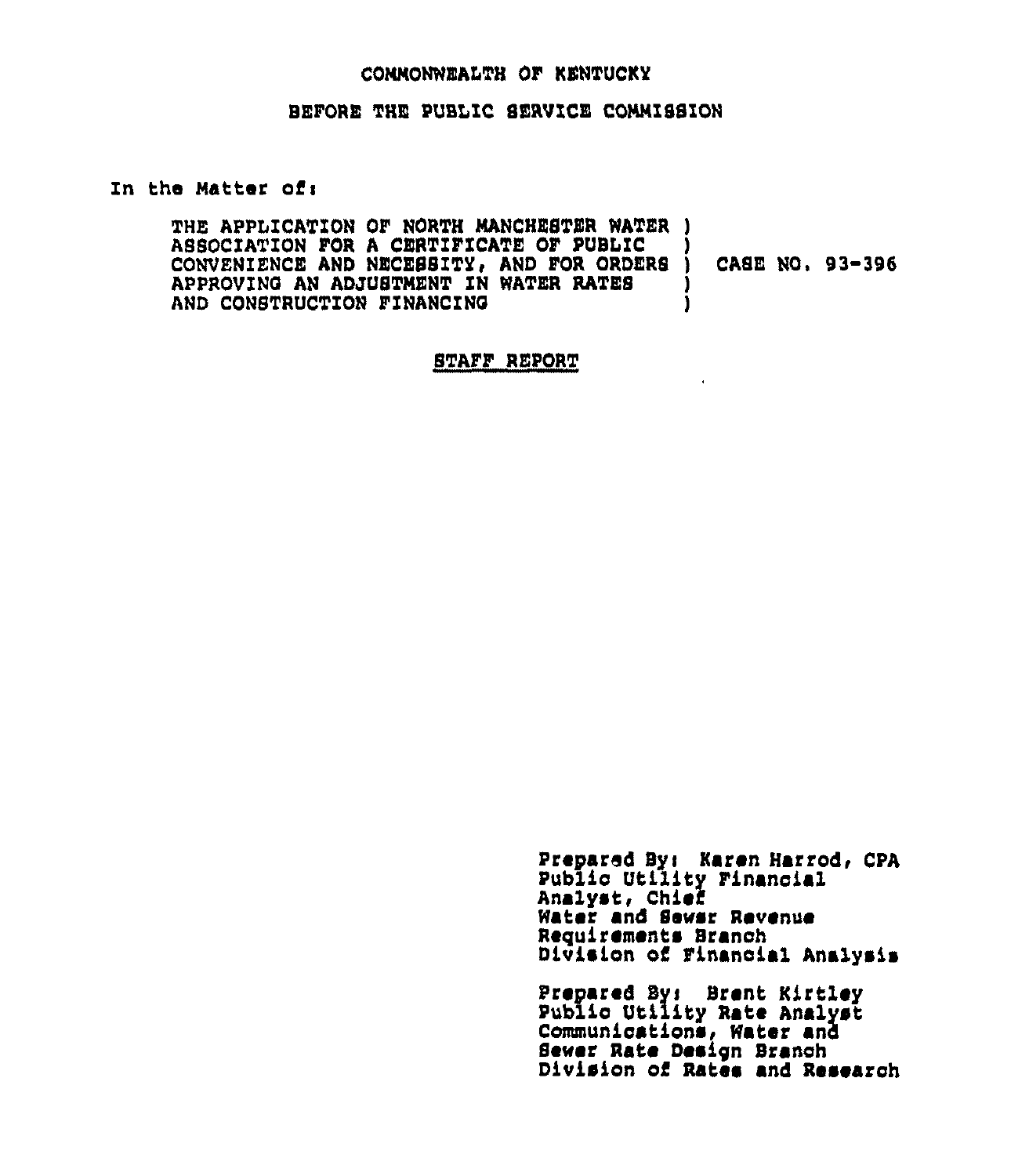#### STAFF REPORT

## ON

## NORTH NANCHESTER WATER ASSOCIATION

# CASE NO. 93-396

# A. Preface

On October Ql, 1993, North Nanohester Water Association ("North Manchester") submitted an application seeking approval of its proposed water system improvements and line extensions, financing and an increase in water rates. The application was considered filed on November 18, 1993, when all deficiencies were cured, The proposed rates would generate approximately 8588,552 in annual revenues, an increase of 66 percent over normalized testyear revenues from water sales of \$354,322.

In order to evaluate the requested increase in rates, the Commission Staff ("Staff") chose to perform a limited financial review of North Nanchester's operations for the teat period, calendar year 1992. Karen Harrod and Jack Scott Lawless of the Commission's Division of Financial Analysis conducted the review on November 18-19, 1993 at the office of North Manchester's CPA, Mr. Charles Stivers, in Manchester, Kentucky. Brent Kirtley, of the Commission's Division of Rates and Researoh, performed his review of the billing analysis at the Commission's office in Frankfort, Kentucky.

The findings of the field review have been reduced to writing in this report. Hr. Kirtley is responsible for the sections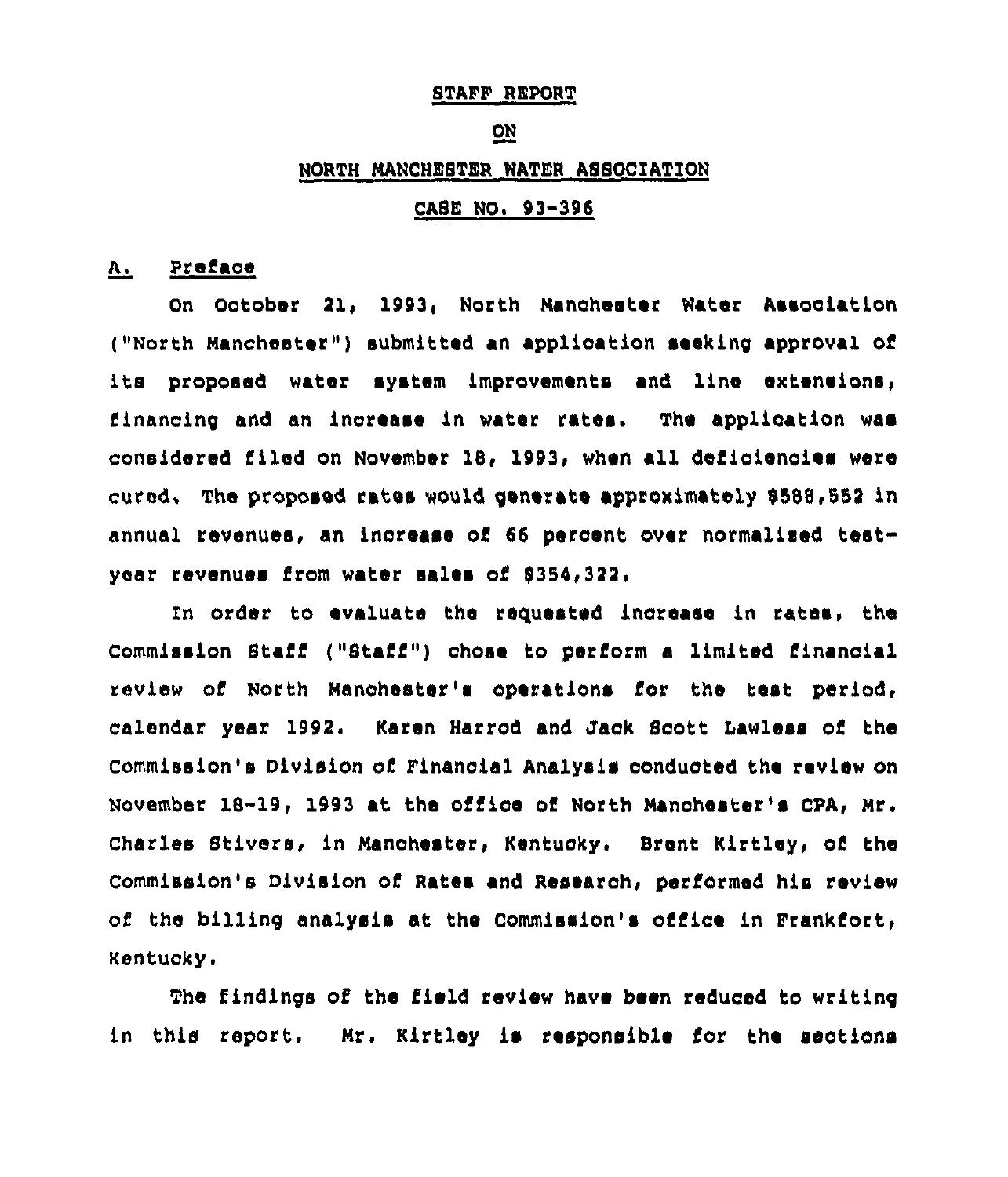## Staff Report CN 93-395 Page 2 oC 12

related to operating revenues and rate design. The remaining sections of the Staff RePort were prepared by Hs, Harrod.

During the course of the review, North Manchester was advised that all proposed adjustments to test-year operations must be supported by some form of documentation and that all such adjustments must be known and measurable. Based upon the Cindings of this report, Staff recommends that North Nanchester be allowed to increase its annual revenues by \$204,373, or 58 percent.

## Scope

The scope of the review was limited to obtaining information to determine whether test-period operating revenues and expenses were representative oi normal operations, Insignificant or immaterial discrepancies were not pursued and are not addressed herein,

In its application, North Manchester estimated that 46 new customers would be added to the system in calendar year 1993. Based on actual 1993 figures, 36 new customers were added subsequent to the test year. North Nanchester also stated that an additional <sup>384</sup> customers would be added to the system if the proposed construction projects were approved. Staff's recommendations made in this report reClect the additional known and measurable expenses to be incurred as a result oC the construction and financing proposed in this filing and, therefore, includes expenses associated with new customers.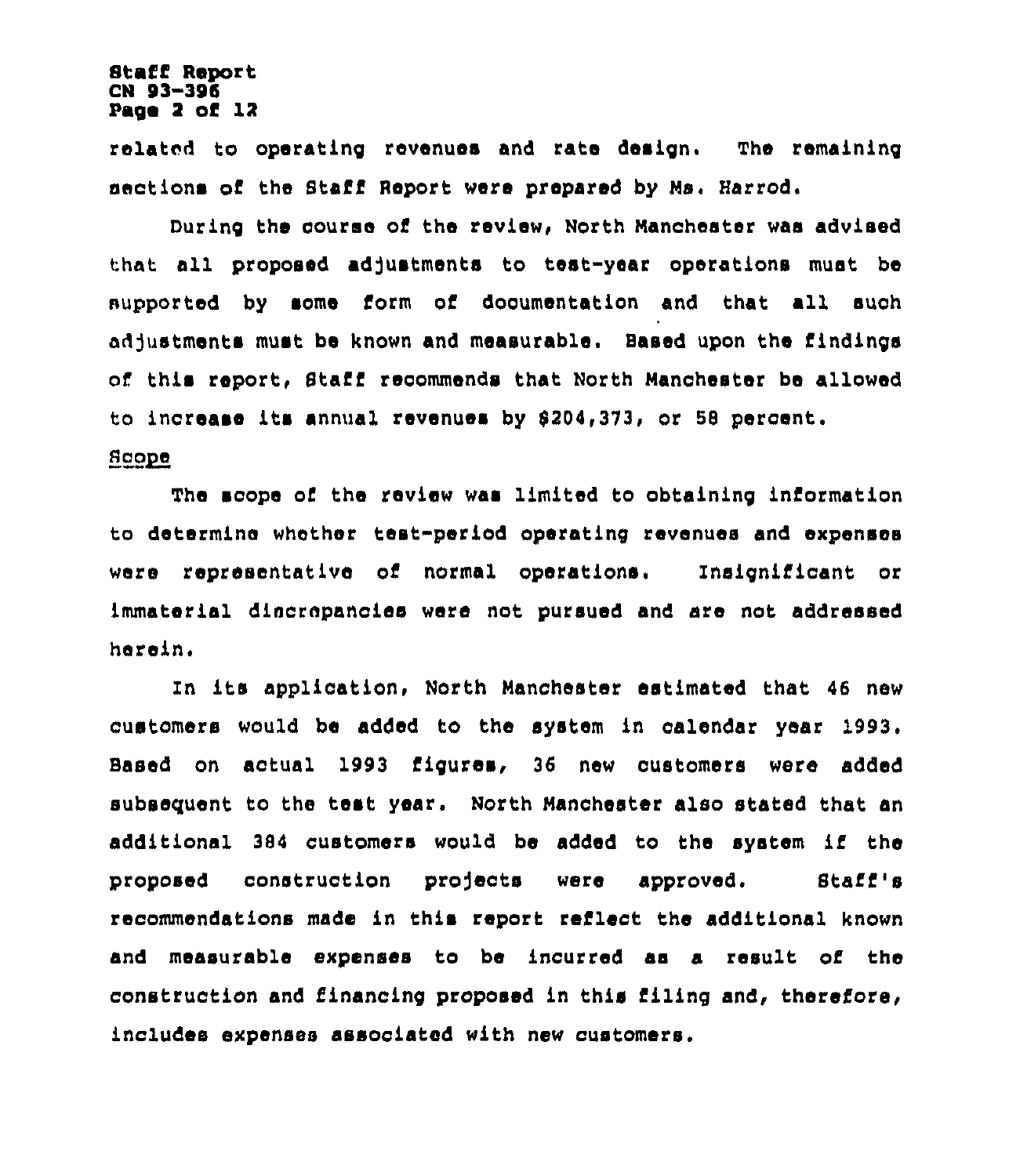## Staff Report CN 93-396 Page 3 of 12

#### B. Analysis of Operating Revenues and Expenses

## Operating Revenues

North Manchester reported test-period revenue from rates of \$ 236,464 in their 1992 annual report. The results of the billing nnalysis performed by Staff indicate operations should generate \$238,503 in annual revenue at current rates, a difference of \$2,039 ovnr reported test-year revenue. The 36 new customers added to the system in 1993 do not appear in the billing analysis; therefore, an adjustment <mark>has been made to operating revenue in the amount of</mark> system in 1998 do not appear in the billing analysis, therefore, a<br>adjustment has been made to operating revenue in the amount o<br>\$10,238. As the line extensions proposed in this case shoul provide service for 384 new customers, an additional adjustment of \$ 105,581 was made to account for this increase. For the purposes of thin rcport, total test-period normalised operating revenue Crom rates shall be considered to be \$354,322.

## Operating Expenses

North Manchester reported test year operating expenses of \$ 244,458 which it proposed to increase by \$173,380. The pro-forms adjustments to test-period expenses are discussed in the following sections of this report.

#### Balarv and Wage Expense

In its test year operations North Manchester reported salary and wage expense of \$23,620. During 1992 the district staff consisted of two employees, one full-time and one part-time. North Nanchester currently has three full-time employees with weekly salaries of \$400, \$400 and \$240. Based on the current salary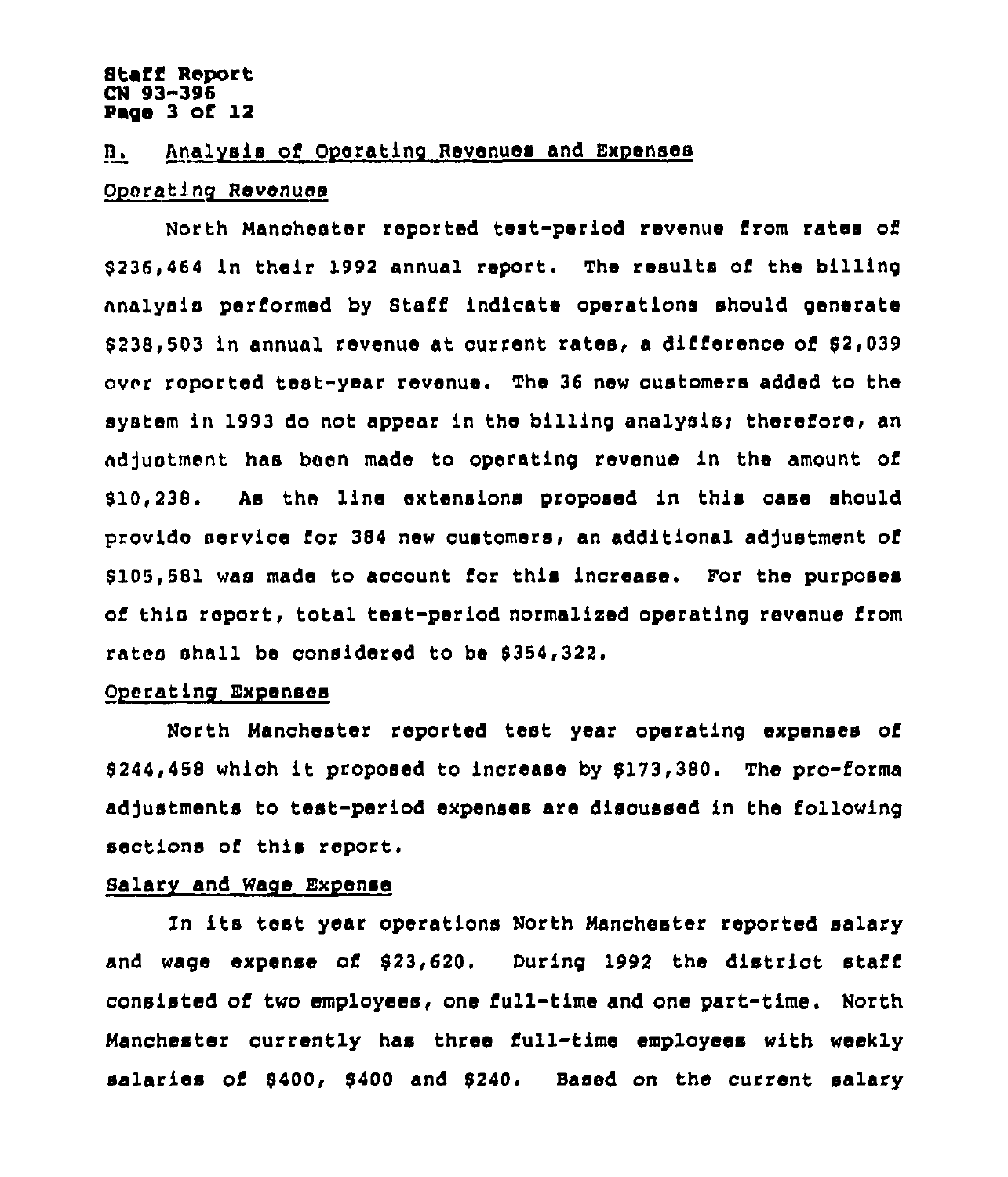#### Staff Report CN 93-396 Pngo 4 of 12

lovels of North Manchester's employees, Staff has calculated the district's annual expense to be 854,0SO, an increase of 830,460 over the test year level. Since this adjustment is known and moasurable Staff recommends it be allowed for rate-making purposes. Tnxes other than Income Tax Expense

North Manchester reported taxes other than income Cax expense of  $92,156$  for the test period. This account actually represents payroll taxes paid by the utility. Staff recommends an adjustment be made to increase payroll tax expense to allow for FICA and Medicare taxes assooiated with the recommended increase in salary expense. Accordingly, taxes other than income tax expense has been increased by  $$2,330<sup>1</sup>$ , to a level of  $$4,486$ .

## Purchased Water Expense

North Manchester reported test year purchased water expense oi 8134,157. An adjustment was proposed to increase this amount by 861,053 based on the estimated usage of the proposed new customers and teat year line loss of 16 percent. The maximum line loss generally allowed by the Commission is 15 percent. Eased on normalized and estimated usage as calculated by Mr, Rirtley, Staff has calculated a recommended increase to purchased water expense as follower

| Normalized test year usage       | 70,608,772 gallons |  |
|----------------------------------|--------------------|--|
| Usage for 1993 new customers     | 3,002,760 gallons  |  |
| Usage for proposed new customers | 30,303,648 gallons |  |

 $\mathbf{1}$ Recommended Increase to Salary Expense 30,460<br>Applicable FICA and Medicare Rate 30 165 Applicable FICA and Medicare Rate Recommended Payroll Tax Increase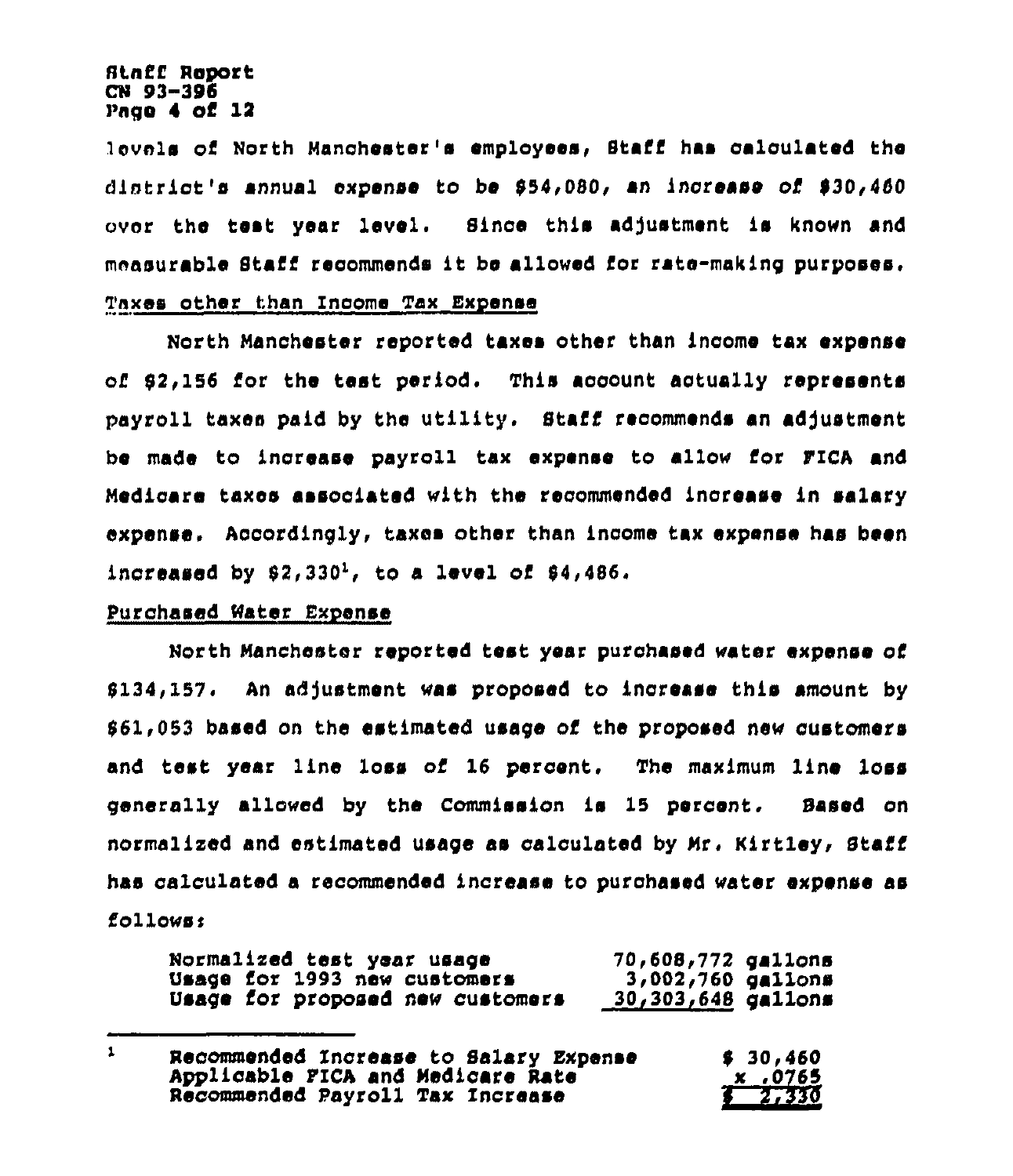| Total normalized usage<br>Adjustment for 15% line loss                          | 103,915,180 gallons<br>$+$ .85 |
|---------------------------------------------------------------------------------|--------------------------------|
| Recommended usage<br>Current purchased water rate<br>(\$1.50 per 1,000 gallons) | 122, 253, 153 gallons          |
|                                                                                 | x .0015                        |
| Recommended expense<br>Less: Test year expense                                  | 183,380<br>\$.<br>134,157      |
| Recommended Increase                                                            | $6$ 49,223                     |

Therefore, Staff has included an adjustment to increase purchased water expense by 649,223.

## Purchased Power Expense

In its application North Manchester proposed to increase test year purchased power expense by 54,773 to account for the additional power required to pump water for the new customers. The proposed adjustment was based on the per customer cost of test-year purchased Power expense. Although Staff agrees that additional purchased power would be required to pump the additional water, Staff does not agree that purchased power expense would necessarily vary directly with the number of customers. Therefore, Staff is of the opinion that the increase would be more accurately estimated based on the percentage increase of water usage.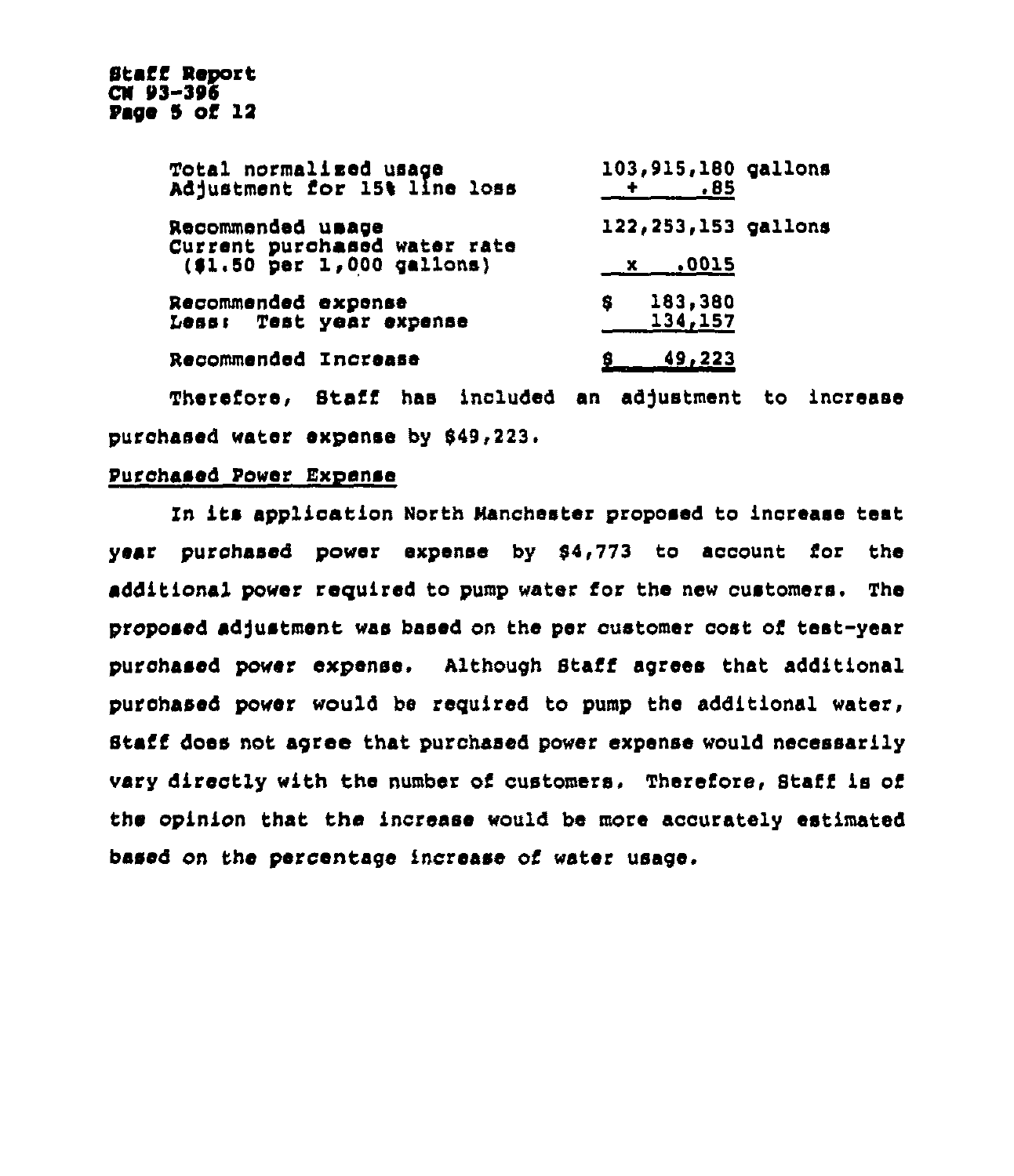## **Staff Report** CN 93-396 Page 6 of 12

Based on an increase in water usage of  $47.17^2$  persent Staff has made an adjustment to increase purchased power expense by  $$4.378.<sup>3</sup>$ 

## Contractual Services Expense

Recommended increase

North Manchester reported contractual services expense of \$15,856 for the test year. In its application an adjustment was proposed to increase this amount by \$8,155 to account for additional expenses to be incurred as a result of the new customers being added to the system. The proposed adjustment was based on a per customer expense. As a result of Staff's review it was determined that, with the exception of billing expenses, the expenditures included in this account were not directly related to the number of customers being served. Accordingly, Staff has disallowed the proposed adjustment for rate-making purposes.

Of the \$15,856 contractual services expenses reported for the test period, \$8,400 was incurred for billing and other services provided by North Manchester's CPA, Mr. Charles Stivers, Effective December 1, 1993, North Manchester entered into a contract with Mr. Stivers to continue providing accounting, bookkeeping and billing services for the district, including the preparation of Public

| $\mathbf{z}$ | Recommended normalized usage<br>Normalized test year usage<br>Increase in normalized usage | 103,915,180 gallons<br>70,608,772 gallons<br>33,306,408 gallons |  |
|--------------|--------------------------------------------------------------------------------------------|-----------------------------------------------------------------|--|
|              | Percentage increase<br>$(33,306,408 + 70,608,772)$                                         | 47.17 percent                                                   |  |
|              | Test year purchased power expense<br>Percentage increase                                   | \$9,281<br>$x$ 47.17 percent                                    |  |

4,378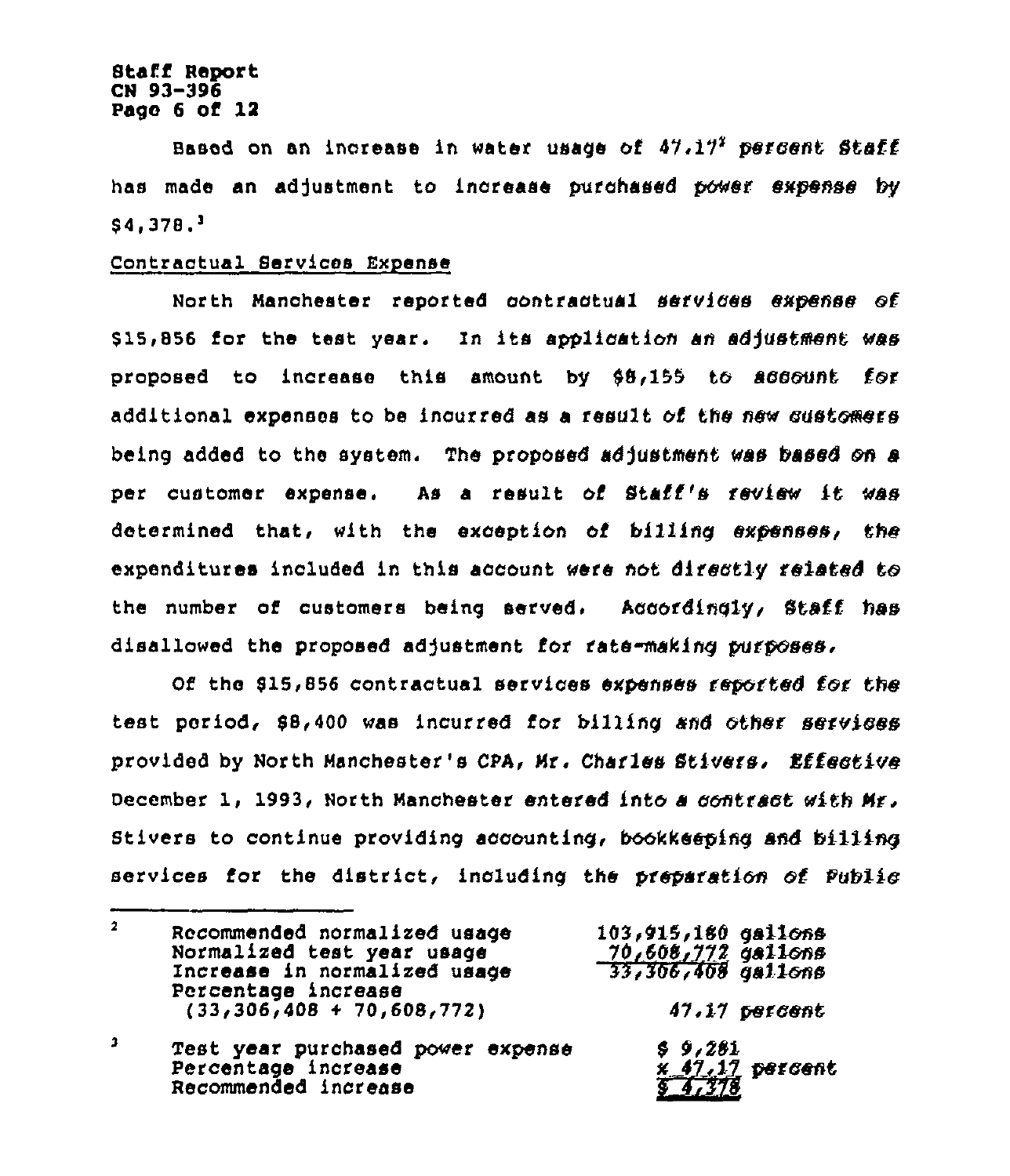## Staff Report CN 93-396 Page 7 of 12

Service Commission reports and tax returns. As compensation Mr <sup>~</sup> Stivers would receive 61.00 per bill per month for the first 700 water bills processed and mailed. All other bills over and above the 700 bills would be charged at a rate of  $$.75$  per bill. Based on the pro-forma customer level of  $1,233$ , this would result in a monthly fee of \$1,100, or \$13,200 annually. Staff is of the opinion that this is a reasonable fee for the services being performed and has included an increase to oontractual services expense of 64,800.

North Manchester also included invoices for meter installations in this account during the test period. Staff has determined that these expenses should be capitalixed and depreciated for rate-making purposes, Therefore< an adjustment has been made to decrease this account by 51,010.

Based on the aforementioned adjustments, Staff recommends a net increase to contractual services expense of \$3,790.

# Materials and Supplies Expense

For the test year North Manchester reported materials and supplies expense of \$18,251. An adjustment was proposed to increase this amount by  $$1,000$  to reflect the estimated additional expense to be incurred as a result of the proposed construction. Sawever, since this does not reflect a known and measurable adjustment, Staff has disallowed the increase in the calculation of North Manchester's revenue requirement.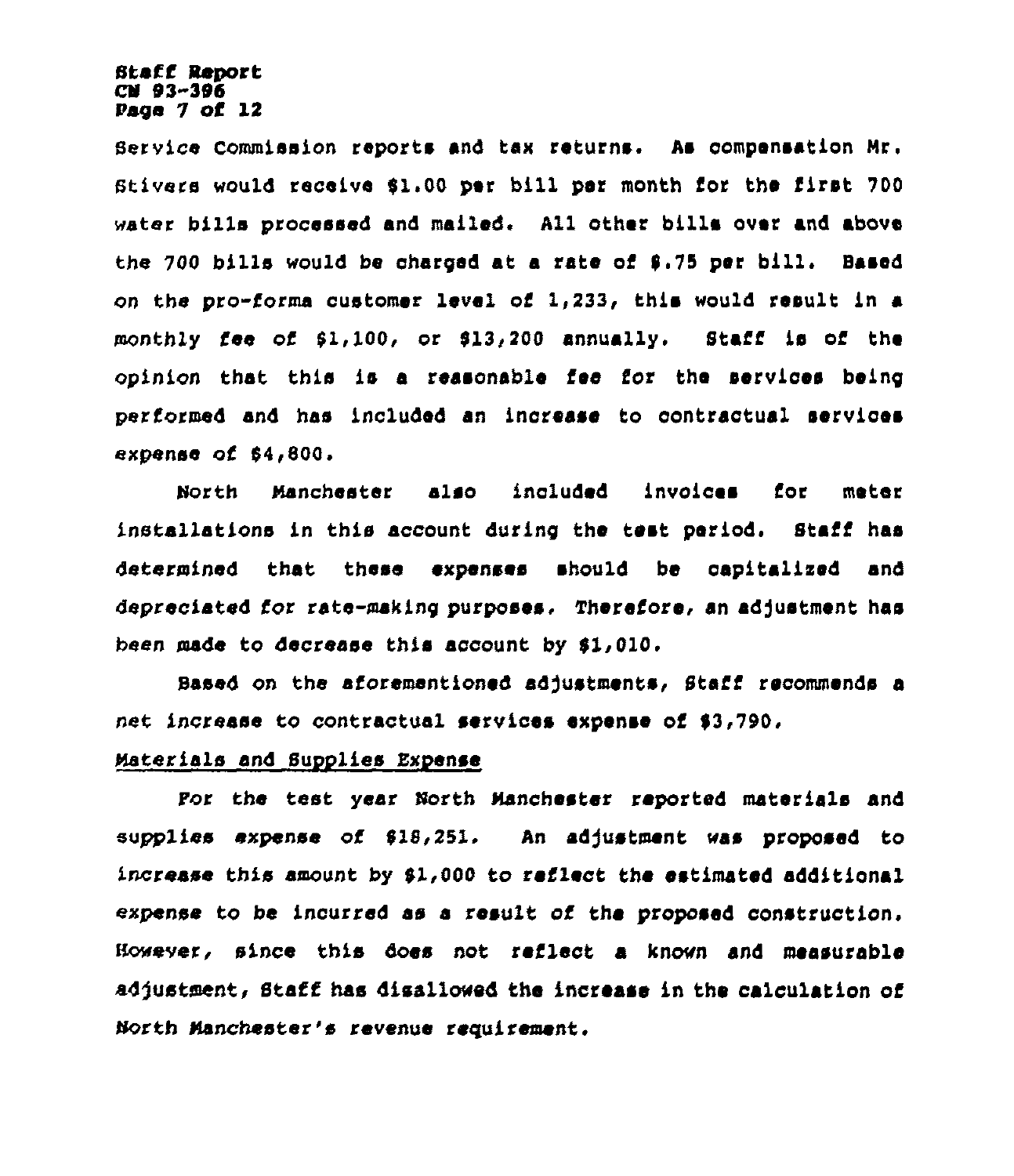## Staff Rsyort CN S3-306 Page 8 of 12

Based on Staff's review it waa determined that \$<sup>730</sup> expansad in this account during the test period was for the purchase of mater installation supplies and should be capitalixed and depreciated for rata-making purposes. Accordingly, Staff has made an adjustment to decrease materials and supplies expense by \$730 to correctly account for these items.

## Insurance and Transoortation Expanses

North Manchester included insurance and transyortation expenses in test year operations of \$7,756 and \$2,273, respectively. In its application adjustments were proposed to increase these expanse accounts by 53,000 each to account for the increased costa expected to bs incurred as a result oi the proposed construction. Although Staff concurs that these expenses are likely to increase, the proposed adjustments are based on estimates and therefore, do not meet the rate-making criteria of being known and measurable. Accordingly, Staff has disallowed these increase in North Manchester's adjusted operations.

## Rent Expense

During the test year North Manchester incurred rent expense of 5600, Subseguent to the test year tha district relocated to another building and began paying rent expense of 5175 per month or 52,100 annually. Since this increase of 51,500 over ths test year level meets the rate-making criteria of heing known and measurabls, Staff recommends it be allowed in the determination of North Manchester's revenue raguirament.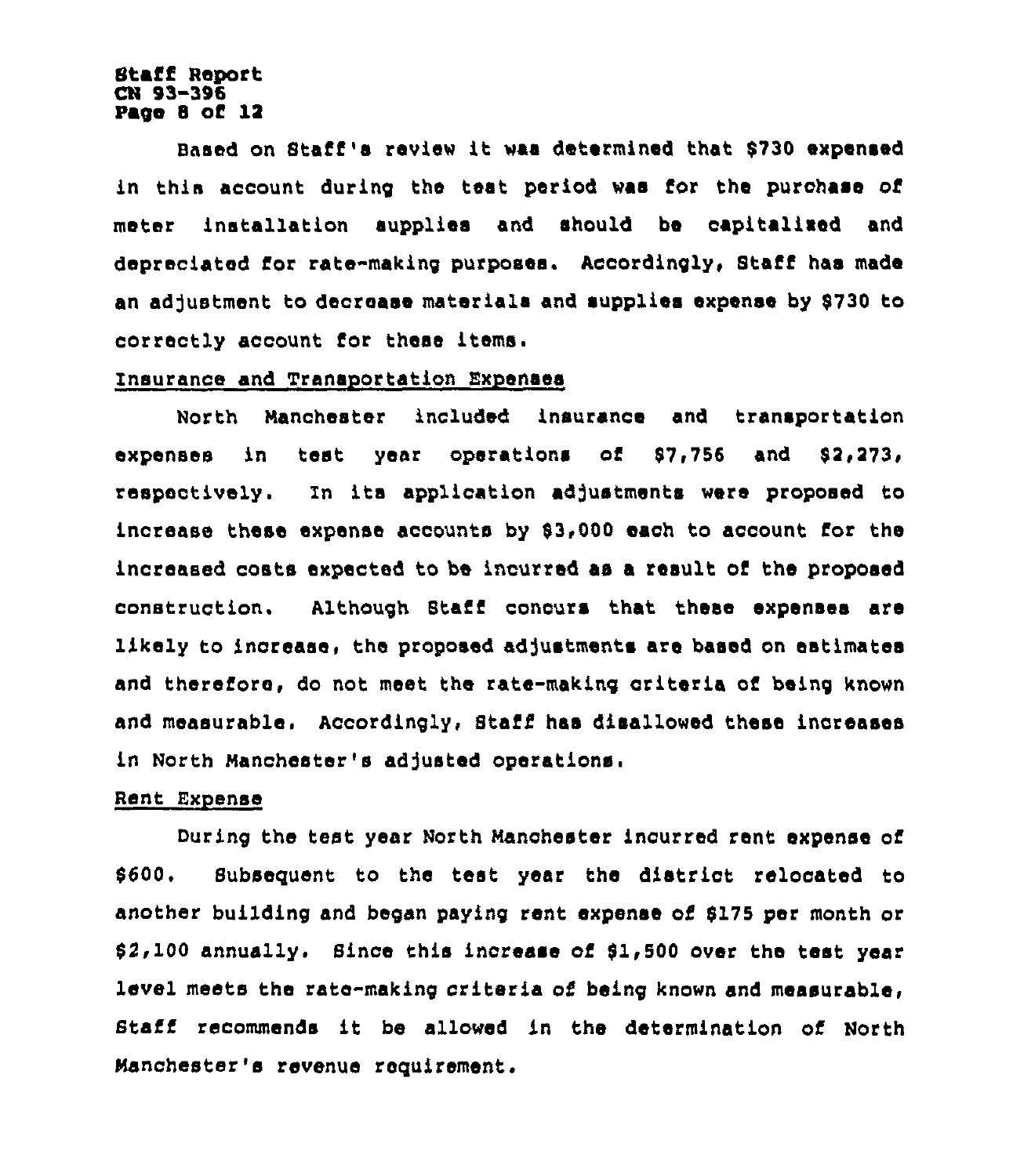## **Staff Report** CN 93-396 Page  $9$  of  $12$

## Depreciation Expense

North Manchester reported test year depreciation expense of 924,642. In its application an adjustment was included to increase depreciation expense by \$70,008 for the depreciation of the proposed construction over a period of 40 years. Pursuant to the Commission's Order in Case No. 10481.4 North Manchester has proposed adjustments to update its revenues and expenses to the level anticipated upon completion of the proposed construction, Since these adjustments reflect the impact that the proposed construction and estimated 384 new customers would have on its revenues and expenses, as required by the above referenced case, Staff recommends an increase in depreciation expense of \$70,008.

Based on the capitalized expenditures discussed in the materials and supplies and the contractual services sections of this report, Staff has made an additional adjustment to depreciation expense. After consulting with the Commission's Division of Engineering it was determined that 40 years would be the appropriate service life for meter installations. Accordingly, test year depreciation expense has been increased by an additional 944<sup>5</sup> resulting in a total increase of 970,052,

 $\blacktriangleleft$ Notice of Adjustment of the Rates of Kentucky-American Water Company Effective on February 2, 1989.

<sup>5</sup> Meter Installations Estimated Service Life Annual Depreciation Expense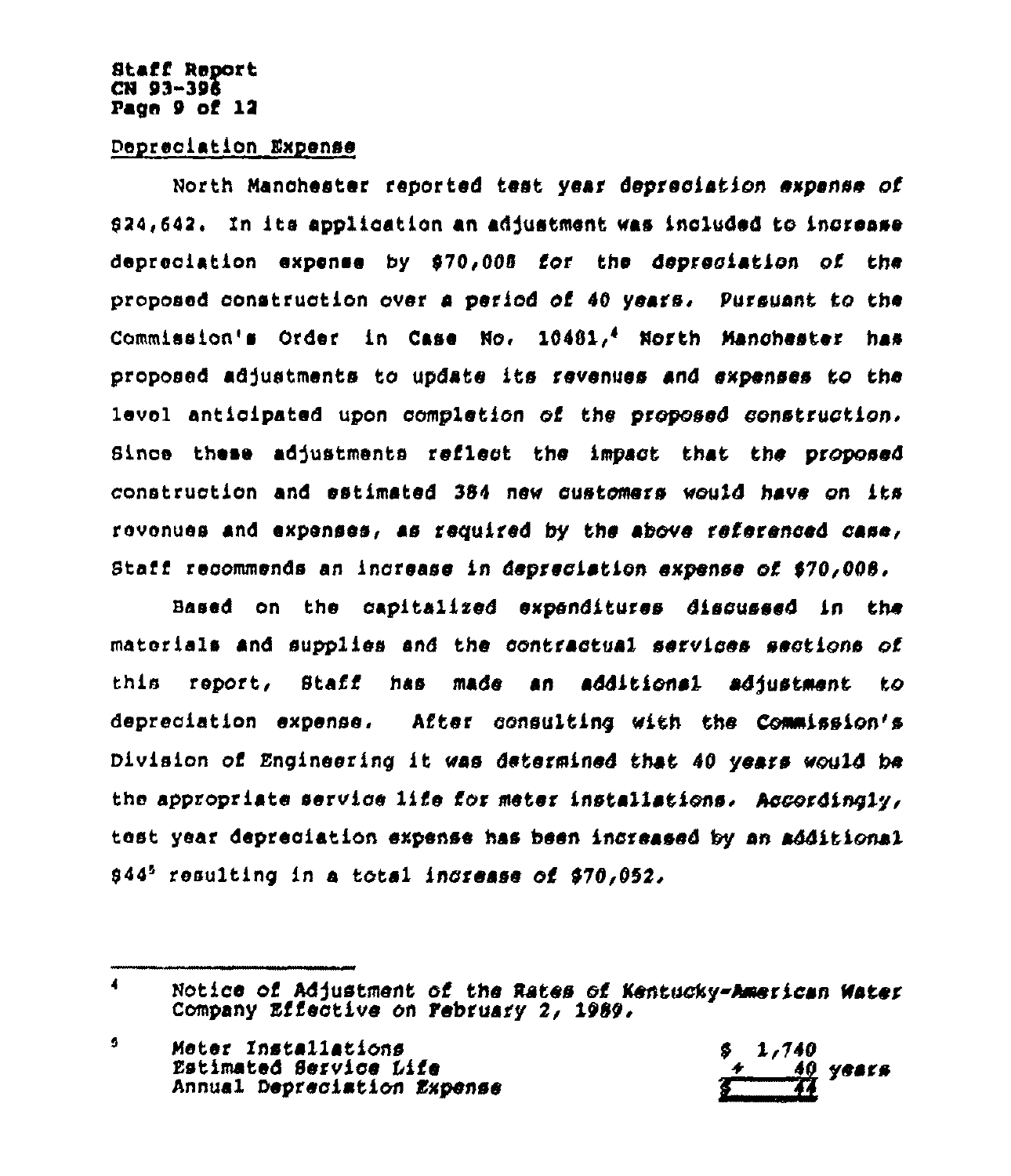## Staff Report CN 03-306 Page 10 of 12

#### Operations Summary

Based on the recommendations of Staff, North Manchester's operating statement would appear as set forth in Appendix B to this report.

## C. Revenue Requirements Determination

As of Che end of the test period North Nanohoster did not have any outstanding long-term debt. The new debt to be acquired for the proposed construction would result in an average annual debt service payment of \$150,726, as shown in Exhibit 2 of the application. In the event approval for any portion of the construction is not obtained, the recommendations contained herein related to financing and expenses for the construction would change accordingly. Assuming the construction is approved. Staff recommends Chat the proposed debt be included in revenue requirements in order to fund the proposed construction.

Based on adjusted Cest year operations and the proposed debt, North Manchester's debt service coverage i"DSC") is ".26x,~ Staff has determined Chat, in accordance «1th the loan requirements of the Kentucky Infrastructure Authority, a DBC of 1.1x is necessary to allow North Manchester to meet its operating expenses and service its debt. Therefore, Staff recommends that North manchester be allo«ed to increase its annual revenues by 6204,373, calculated as follows:

 $\overline{\mathbf{c}}$  $( $38,574) + $150,726 = (.26)$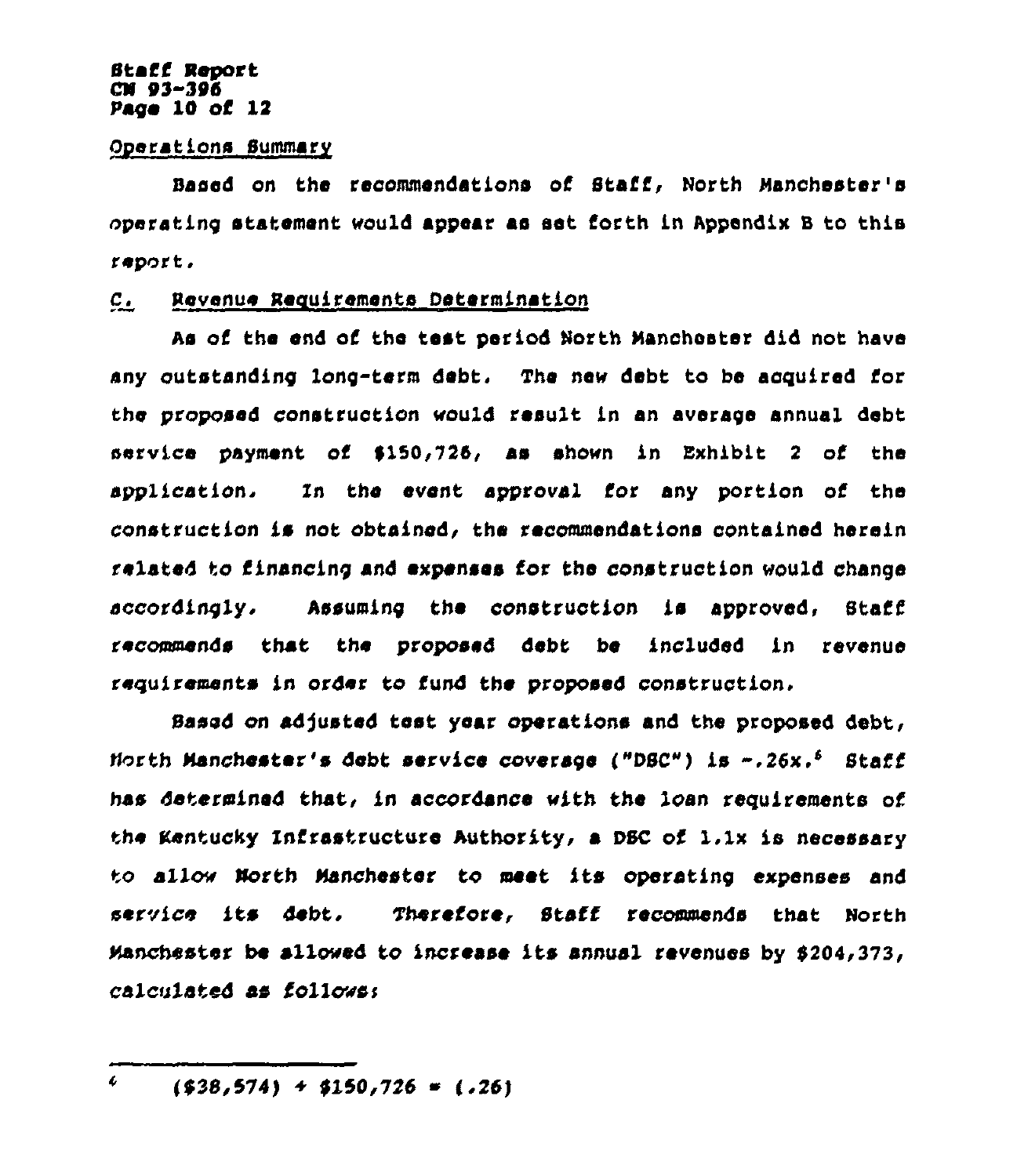Staff Report CN 93-396 Page 11 of 12

| Adjusted Operating Expenses<br>Average Annual Debt Service<br>10 Percent DSC<br>Other Expense | \$405,461<br>150,726<br>15,073<br>526 |  |
|-----------------------------------------------------------------------------------------------|---------------------------------------|--|
| Total Revenue Requirement                                                                     | \$571,786                             |  |
| Metered Water Sales<br>Less:<br>Other Water Revenues<br>Other Income                          | 354,322<br>12,442<br>649              |  |
| Required Revenue Increase                                                                     | <u>\$204,373</u>                      |  |

## D. Rate Design

North Nanchester's yresent rate structure is composed of a declining block schedule for each of the three various sized meters offered to their customers. In its application, North Manchester proposed to charge <sup>a</sup> minimum bill for each of the three meter sixes and a flat rate for usage above the gallons included in the minimum bill. Staff agrees that the proposed rate design change should be made. The recommended rates will generate the required operating revenue from rates of 555B,695. Therefore, Staff recommends the rates in Apyendix <sup>A</sup> be approved for water service.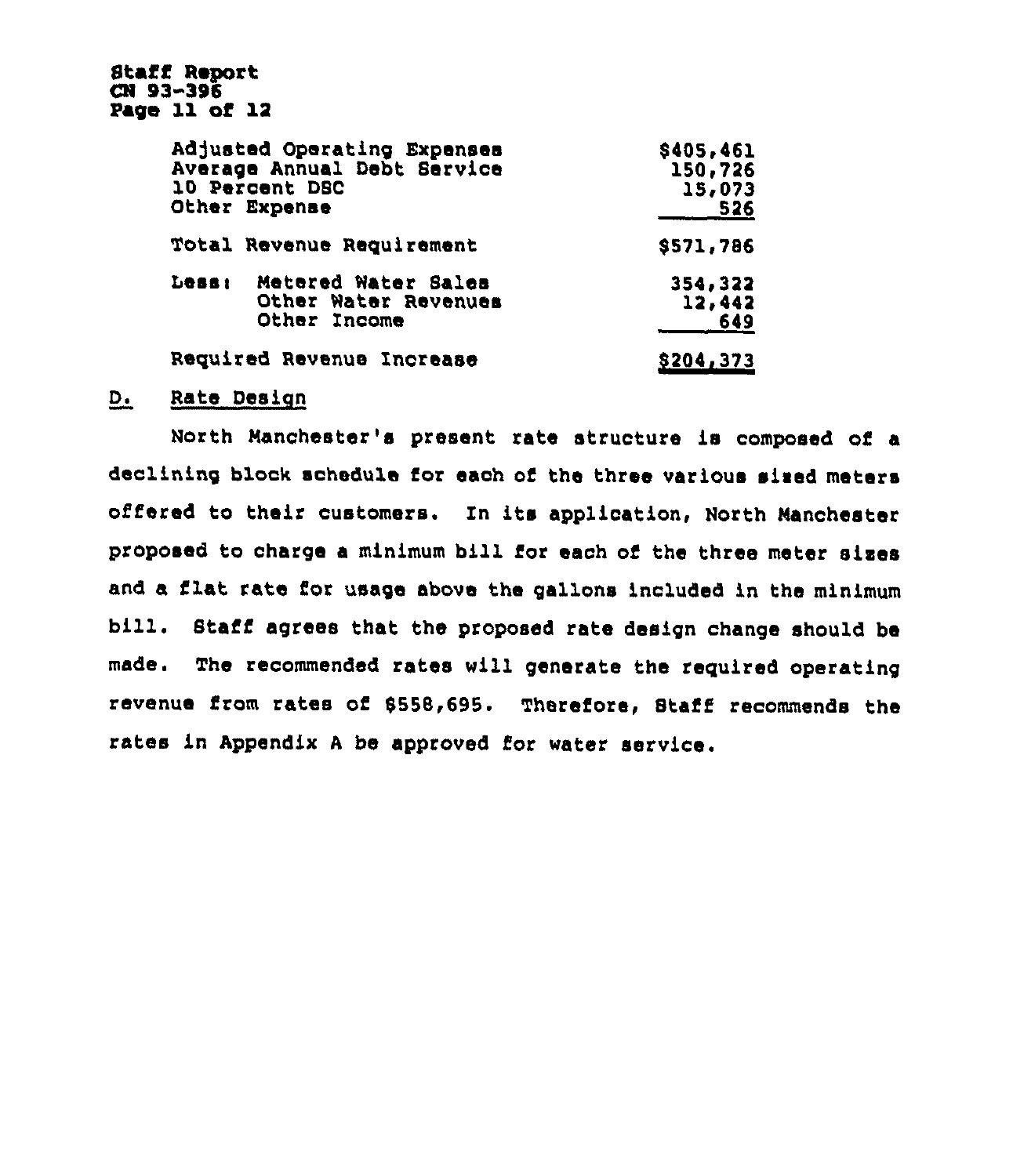**Staff Report** CN 93-396 Page 12 of 12

 $E_{\rm{L}}$ Signatures

Prepared By: Karen Harrod, CPA Analyst, Chief<br>Water and Sewer Revenue Requirements Branch<br>Division of Financial Analysis

 $\rightarrow$ 

Prepared By: Brent Wirtley<br>Public Utility Rate Analyst Communications, Water and Sewer Rate Design Branch<br>Division of Rates and Research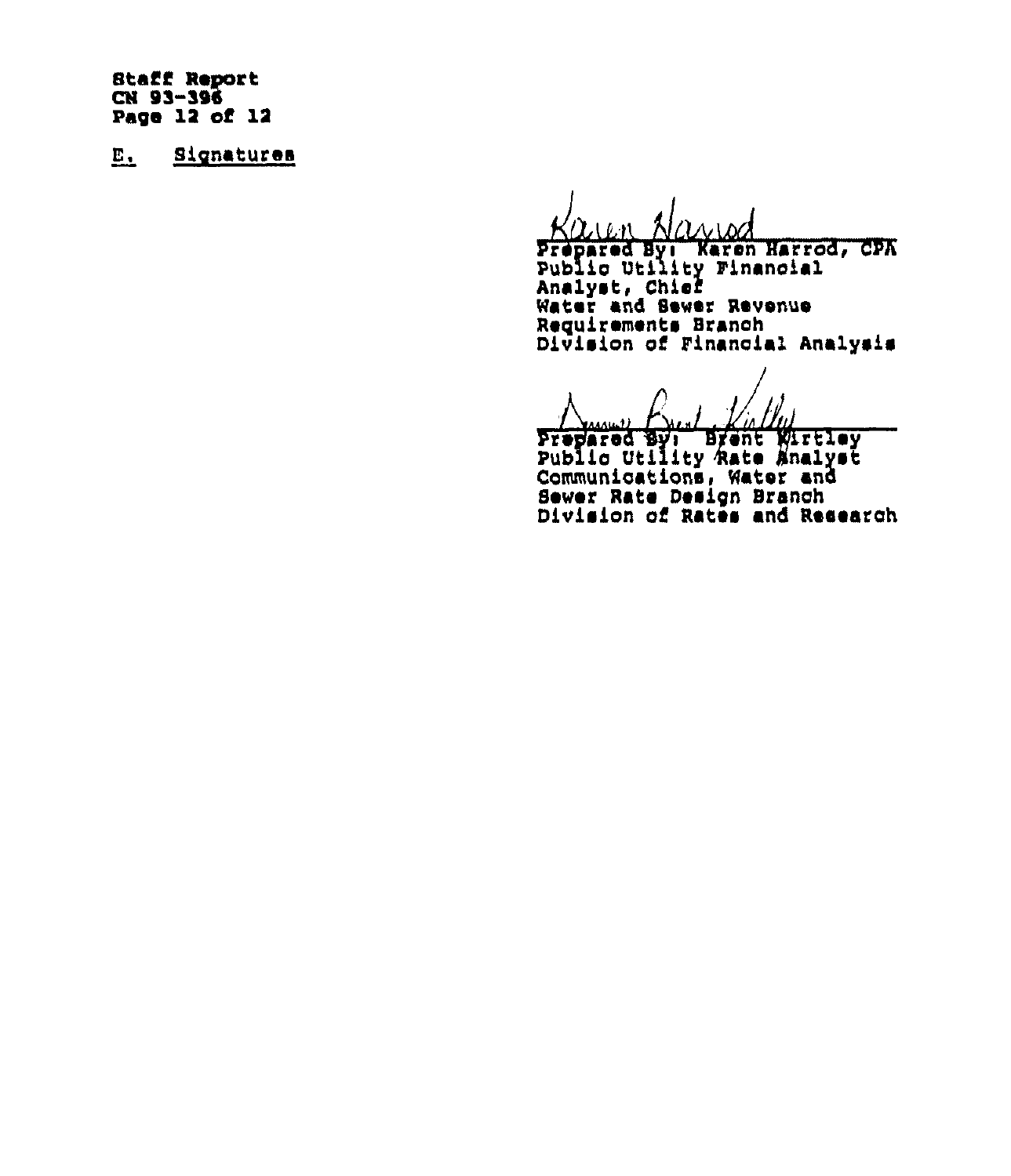## APPENDIX A TO STAFF REPORT CASE NO. 93-396

The Staff recommends the following rate be prescribed for customers of North Manchester Water Association.

| $5/8$ " x $3/4$ " Meter |                                              |                                                    |
|-------------------------|----------------------------------------------|----------------------------------------------------|
|                         | First 2,000 gallons<br>Above 2,000 gallons   | \$15.55 Minimum Bill<br>$4.25$ per 1,000 gallons   |
| $10$ Motor              |                                              |                                                    |
|                         | First 5,000 gallons<br>Above 5,000 gallons   | \$28.30 Minimum Bill<br>$4.25$ per $1,000$ gallons |
| 2" Mater                |                                              |                                                    |
|                         | First 15,000 gallons<br>Above 15,000 gallons | \$70.80 Minimum Bill<br>4.25 per 1,000 gallons     |